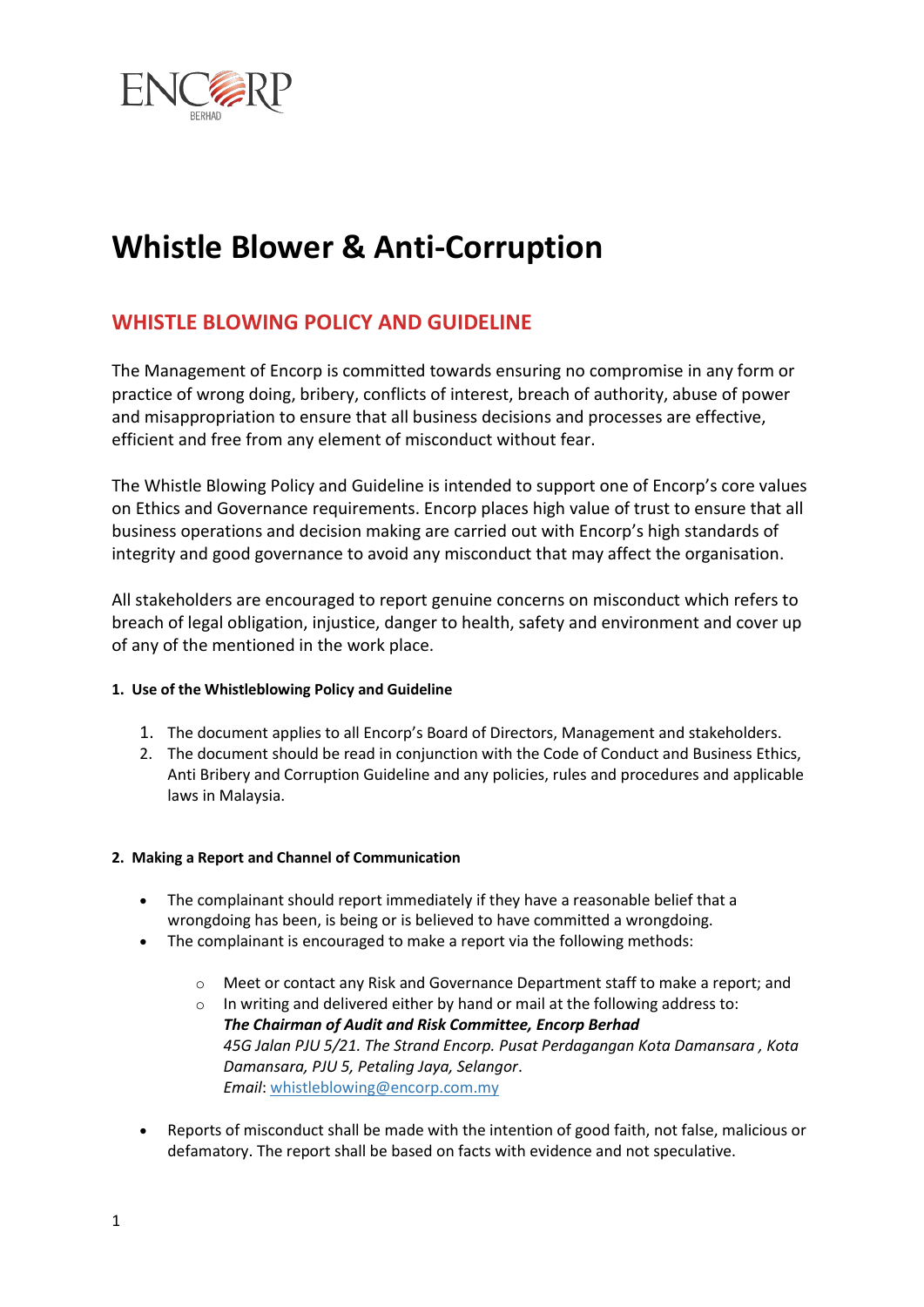

- Protection will be given to business partners or any member of the public who report misconduct under this policy subject to the fairness and where appropriate.
- In case reports of misconduct made against any member of the Board of Directors or Management, the member or officer concerned cannot be equally involved in the overall process described in this Policy or make any action or a decision on the report. Any tasks and responsibilities of the member or employee shall be assumed by a member or other employee as authorised.
- Any anonymous disclosures will not be entertained. An Employee or member of the public who wishes to make a report on improper conduct is required to disclose his/her identity to the Company in order for the Company to assign the necessary protection. However, the Company reserves its right to investigate into any anonymous disclosure.

#### **3. Confidentiality and Protection**

 All reports of misconduct are characterised and classified as CONFIDENTIAL. Content of the report may not be disclosed to any party other than the party entitled to know as law enforcement agencies, Investigation Team, Member of the Board for investigation, assessment and decision making. However, the identity of the complainant will be kept confidential and protected and shall not be expressed in any document or statement.

# **ANTI-BRIBERY AND CORRUPTION**

Bribery is requesting or receiving anything of value or any advantage, whether directly or indirectly, from any person, intending that, as a consequence, a relevant function or activity should be performed improperly, whether by employee or another person.

#### **1. Responsibility**

- **Staff responsibilities**
	- o The prevention, detection and reporting of bribery and other forms of corruption are the responsibility of all those working for the ENCORP and its subsidiaries.

#### **Management Commitment**

 $\circ$  The management of Encorp is committed towards preventing bribery and corruption practices by fostering a culture in which bribery or corruptions practice is unacceptable. Management of Encorp shall also ensure compliance to all applicable rules and regulations pertaining anti-bribery and corruption.

#### **2. Guideline when dealing with issues of potential bribery and corruption**

- **Decline**
	- $\circ$  Any individual offered, given or requested of a bribe shall take action by refusing the offer, gift or demand of such bribe.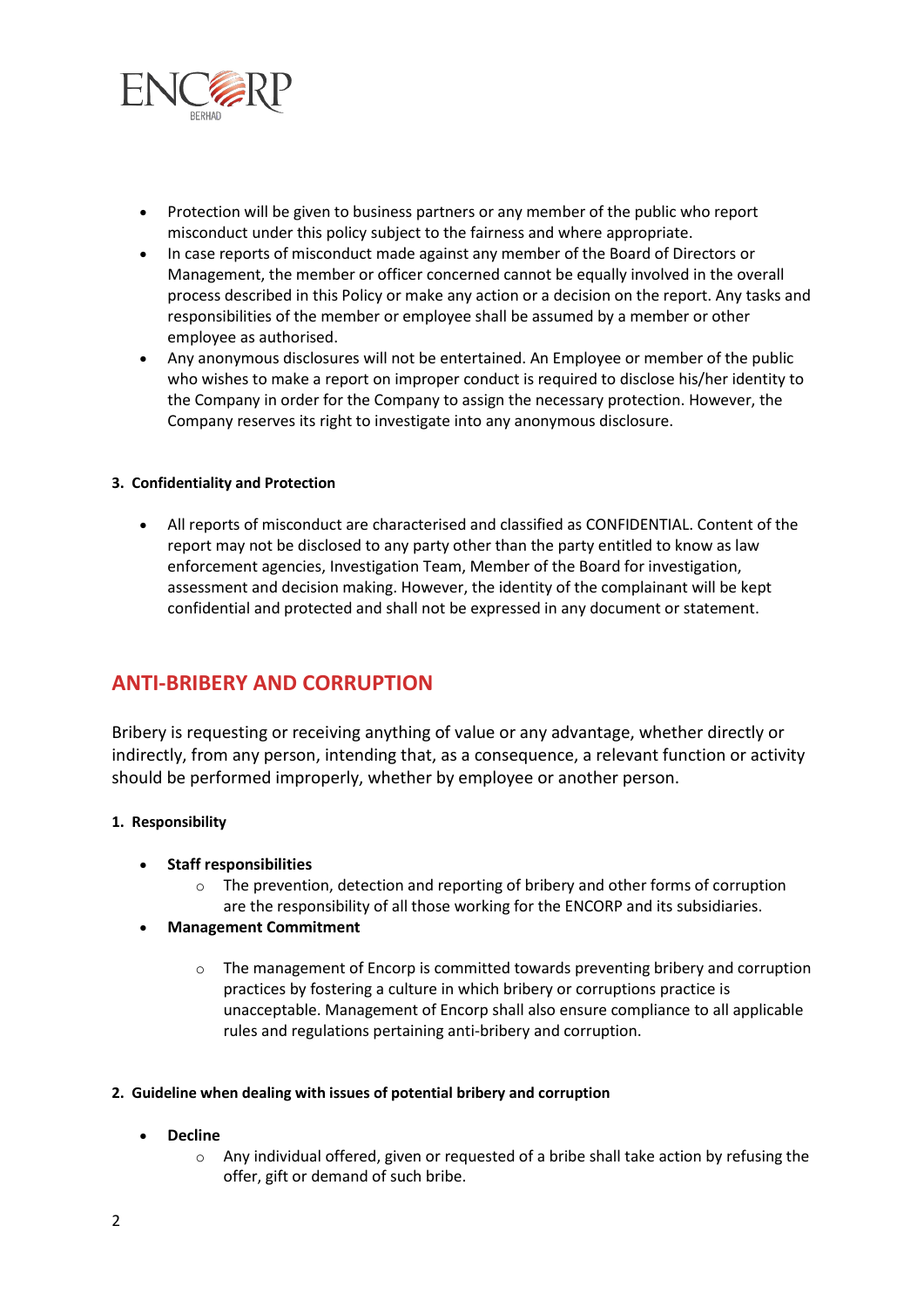

- **Report**
	- $\circ$  The complainant should report immediately if there is a reasonable belief that bribe has been, is or is likely to occur.
	- o The complainant is to make a report via the following channel:
		- Meet or contact any Board of Director or Audit Risk and Governance Committee to file a report;
		- Submit in writing by hand, post or email at the following address:
			- 1. Audit & Risk Committee, Encorp Berhad, 45G Jalan PJU 5/21, The Strand Encorp, Pusat Perdagangan Kota Damansara, Kota Damansara PJU 5, Petaling Jaya, Selangor.
			- 2. whistleblowing@encorp.com.my

- **3. Silence**
	- Any individual who has made a report on corruption offenses and misappropriation shall not disclose such reporting to any other person.

# **CODE OF CONDUCT AND BUSINESS ETHICS GUIDELINE**

The Code of Conduct and Business Ethics is to provide guidance and set common ethical standards to promote consistency in behavior across all levels of employment and management.

# **1. Responsibilities as Employees of ENCORP**

All Encorp group employees are responsible for upholding the highest standards when acting on Encorp's behalf. Encorp expects all its members to act with integrity in everything they do. Beyond just conducting yourself with integrity, you have a responsibility to help protect the group from legal and ethical hazards, including misconduct by other members of the Encorp Group. The Encorp group will benefit most if you help identify legal and ethical risks before they become actual problems.

# **2. Core Values and Culture**

Adherence to the principles of discipline, good conduct, professionalism, loyalty, integrity and cohesiveness is critical to the success and well-being of the Encorp group. In this regard, Encorp is committed to the highest standards of integrity, openness and accountability in the conduct of the group's business and operations. All Encorp employees have the duty to act with good faith, fidelity, diligence and integrity in the following matters:

# 1. **Conflict of Interest**

 $\circ$  Conflict of interest generally arises when you are in a position to take advantage of your role at Encorp for your personal benefit, including the benefit of your